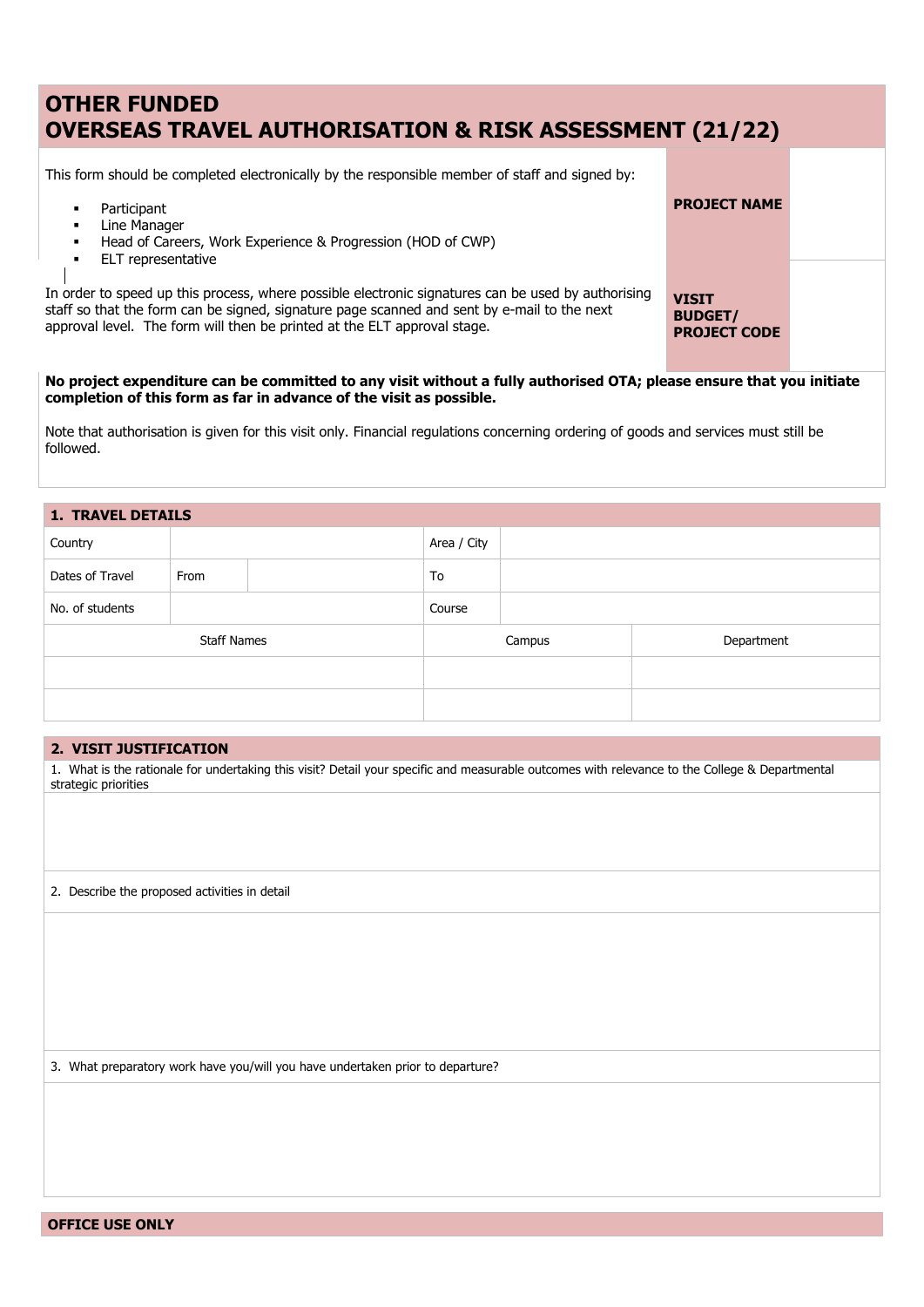| Participant | <b>ELT Contact</b>                                                                                                                             | Director of Finance                                                                                                          | Finance File | Visit File |  |  |
|-------------|------------------------------------------------------------------------------------------------------------------------------------------------|------------------------------------------------------------------------------------------------------------------------------|--------------|------------|--|--|
|             | <b>VISIT JUSTIFICATION</b>                                                                                                                     |                                                                                                                              |              |            |  |  |
|             |                                                                                                                                                | 4. How will you evaluate the results, outcomes, and overall success of the visit? How & where will the results be publicised |              |            |  |  |
|             |                                                                                                                                                |                                                                                                                              |              |            |  |  |
|             |                                                                                                                                                |                                                                                                                              |              |            |  |  |
|             |                                                                                                                                                |                                                                                                                              |              |            |  |  |
|             | 5. What is the anticipated impact of the visit with reference to Student experience, Staff training, course design and curriculum development? |                                                                                                                              |              |            |  |  |
|             |                                                                                                                                                |                                                                                                                              |              |            |  |  |
|             |                                                                                                                                                |                                                                                                                              |              |            |  |  |
|             |                                                                                                                                                |                                                                                                                              |              |            |  |  |

| <b>3. DETAILS OF TRAVELLING PARTY</b>                 |                                                                   |
|-------------------------------------------------------|-------------------------------------------------------------------|
| Name, address, telephone contact number of travellers | Name, address, telephone numbers of next of kin/emergency contact |
|                                                       |                                                                   |
|                                                       |                                                                   |
|                                                       |                                                                   |
|                                                       |                                                                   |
|                                                       |                                                                   |
|                                                       |                                                                   |
|                                                       |                                                                   |
|                                                       |                                                                   |

## **4. OVERSEAS TRAVEL RISK ASSESSMENT: Please read carefully & complete this section before moving to section 4a**

**Safeguarding: It is the responsibility of staff to seek appropriate travel advice before visiting any country outside of the U.K. Staff must visit the Foreign, Commonwealth & Development Office (FCDO) Web site that provides current advice to travellers: <https://www.gov.uk/foreign-travel-advice> . You must visit the website prior to departure to check for any changes in advice. Please, in the box below, include a summary of the current travel advice available on the FCO website:**

| Have those travelling obtained necessary health advice and, where appropriate, vaccinations and<br>immunisations?                                                            | Yes | Not required |
|------------------------------------------------------------------------------------------------------------------------------------------------------------------------------|-----|--------------|
| Details:                                                                                                                                                                     |     |              |
| Have all those travelling received suitable training that will enable them to competently perform all activities<br>that are to be undertaken as part of the overseas visit? | Yes |              |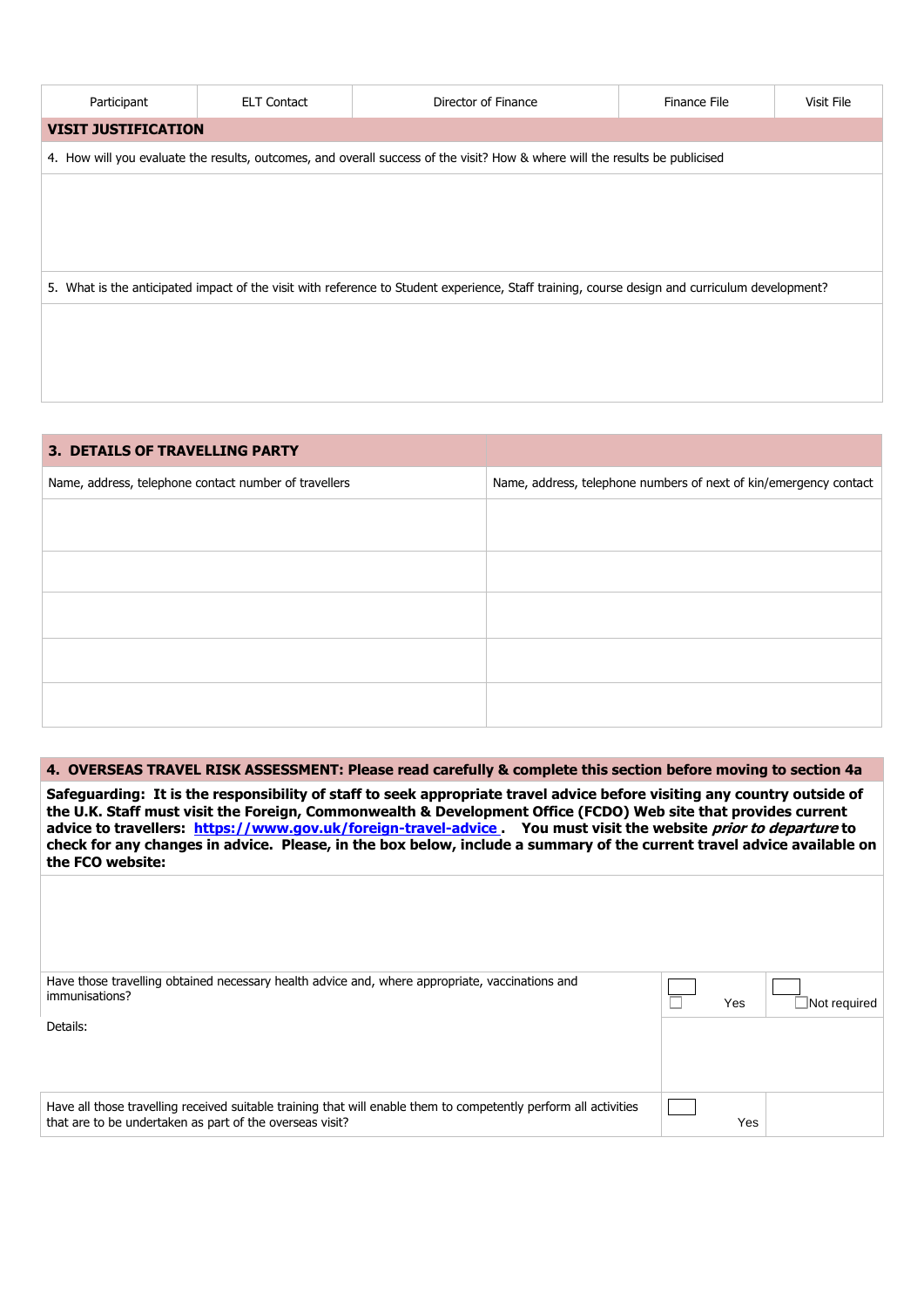Details:

## **4a. OVERSEAS TRAVEL RISK ASSESSMENT: Please complete point 4 Overseas Travel Risk Assessment on the previous page before moving onto this section**

| Hazard                                                      | <b>Associated Problems</b>                                                                                                                                                 | <b>Relevant?</b> | <b>Probability:</b><br>High, Medium,<br>Low | <b>Measures taken to reduce risk</b> |
|-------------------------------------------------------------|----------------------------------------------------------------------------------------------------------------------------------------------------------------------------|------------------|---------------------------------------------|--------------------------------------|
| <b>Infectious</b><br>diseases/viruses<br>including Covid-19 | Please see current advice available on the<br>FCDO website<br>https://www.gov.uk/foreign-travel-<br>advice                                                                 |                  |                                             |                                      |
| <b>Climate</b><br>conditions                                | extreme heat or cold, snow blindness,<br>dry/desert region, high humidity,<br>monsoon/storms, oxygen deficiency/rarefied<br>air, sunburn/sunstroke, tides/water conditions |                  |                                             |                                      |
| <b>Natural disasters</b>                                    | typhoon, tornado, tsunami, avalanche,<br>earthquake, flood                                                                                                                 |                  |                                             |                                      |
| <b>Contact -</b><br>with animals                            | allergies, asthma, bird flu, bites, dermatitis,<br>rabies, stings                                                                                                          |                  |                                             |                                      |
| <b>Contact -</b><br>with insects                            | bites/stings, Lyme's disease, malaria, yellow<br>fever                                                                                                                     |                  |                                             |                                      |
| <b>Contact -</b><br>with reptiles                           | availability of antidotes/medical back-up,<br>remoteness of work site, shock                                                                                               |                  |                                             |                                      |
| <b>Contaminated food</b>                                    | allergies, Hepatitis A, dysentery/diarrhoea,<br>severe stomach upset                                                                                                       |                  |                                             |                                      |
| Contaminated<br>water<br>& drinking water                   | dysentery/diarrhoea, legionella, leptospirosis,<br>polio, cholera, typhoid, levels of arsenic etc. in<br>water                                                             |                  |                                             |                                      |
| Crime                                                       | street crime, local scams, theft, hotel room<br>security                                                                                                                   |                  |                                             |                                      |
| <b>Electricity</b>                                          | compatibility of equipment, higher/lower<br>voltage, safety standards, power cuts                                                                                          |                  |                                             |                                      |
| <b>Emergencies</b>                                          | accident, fire, police                                                                                                                                                     |                  |                                             |                                      |
| <b>Local Culture</b>                                        | customs, dress, religion, behaviour                                                                                                                                        |                  |                                             |                                      |
| <b>Excavations,</b><br>confined spaces,<br>tunneling        | permits to work, safe systems, risk appreciation                                                                                                                           |                  |                                             |                                      |
| <b>Hazardous</b><br>substances/chemic<br>als                | available antidotes, CHIP, transport<br>requirements, spillage,                                                                                                            |                  |                                             |                                      |
| <b>Legal differences</b>                                    | local codes/guidance, local statute                                                                                                                                        |                  |                                             |                                      |
| Needles / sexual<br>contact                                 | HIV, Hepatitis B                                                                                                                                                           |                  |                                             |                                      |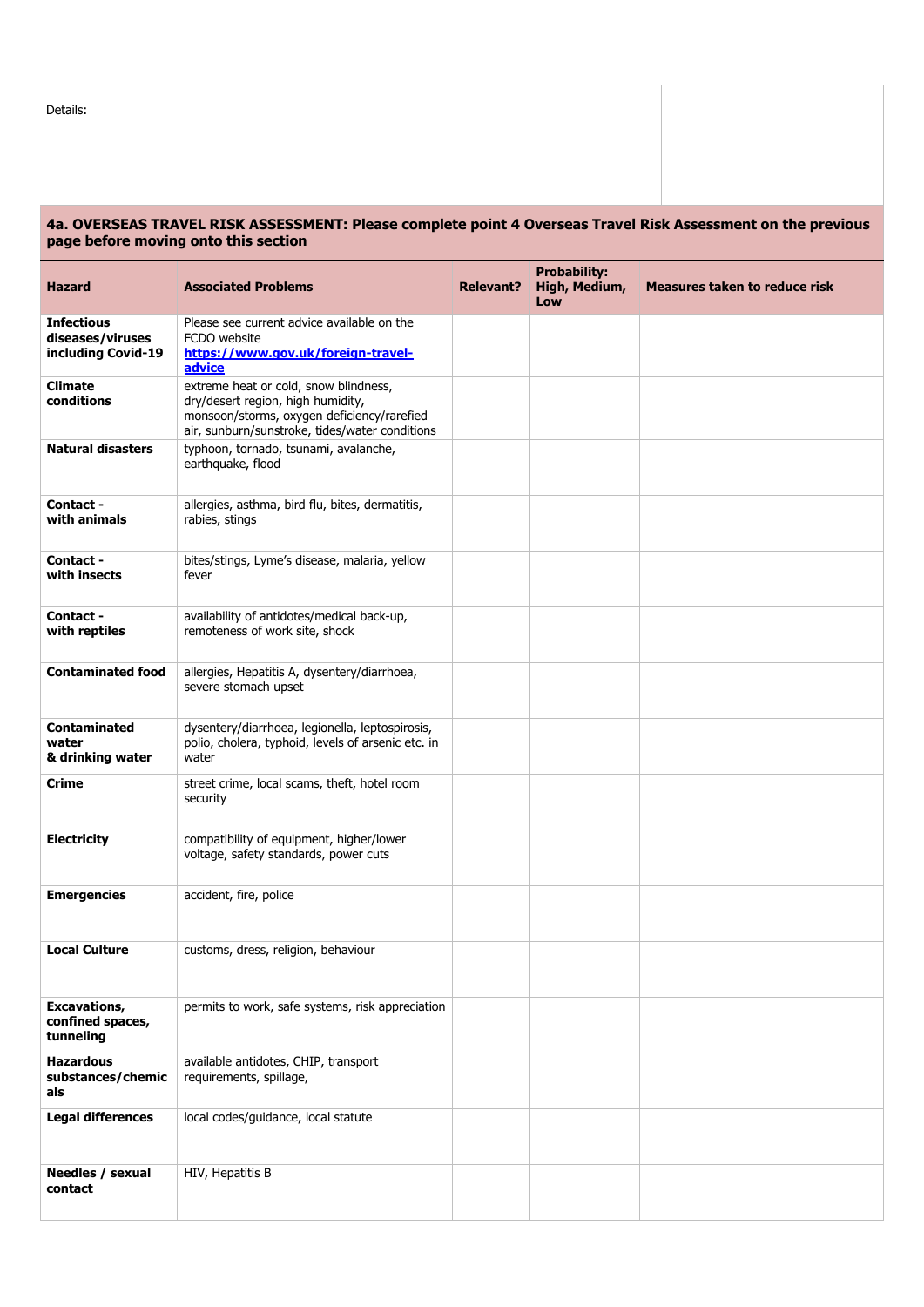| <b>Terrorism</b>      | security alerts, bombings,<br>abduction/kidnapping,                                                                             |  |  |
|-----------------------|---------------------------------------------------------------------------------------------------------------------------------|--|--|
| Civil unrest          | Political demonstrations, riots                                                                                                 |  |  |
| <b>Transportation</b> | airport collection, competent drivers, hazardous<br>terrain, roadworthiness of vehicles, suitability<br>of transport, insurance |  |  |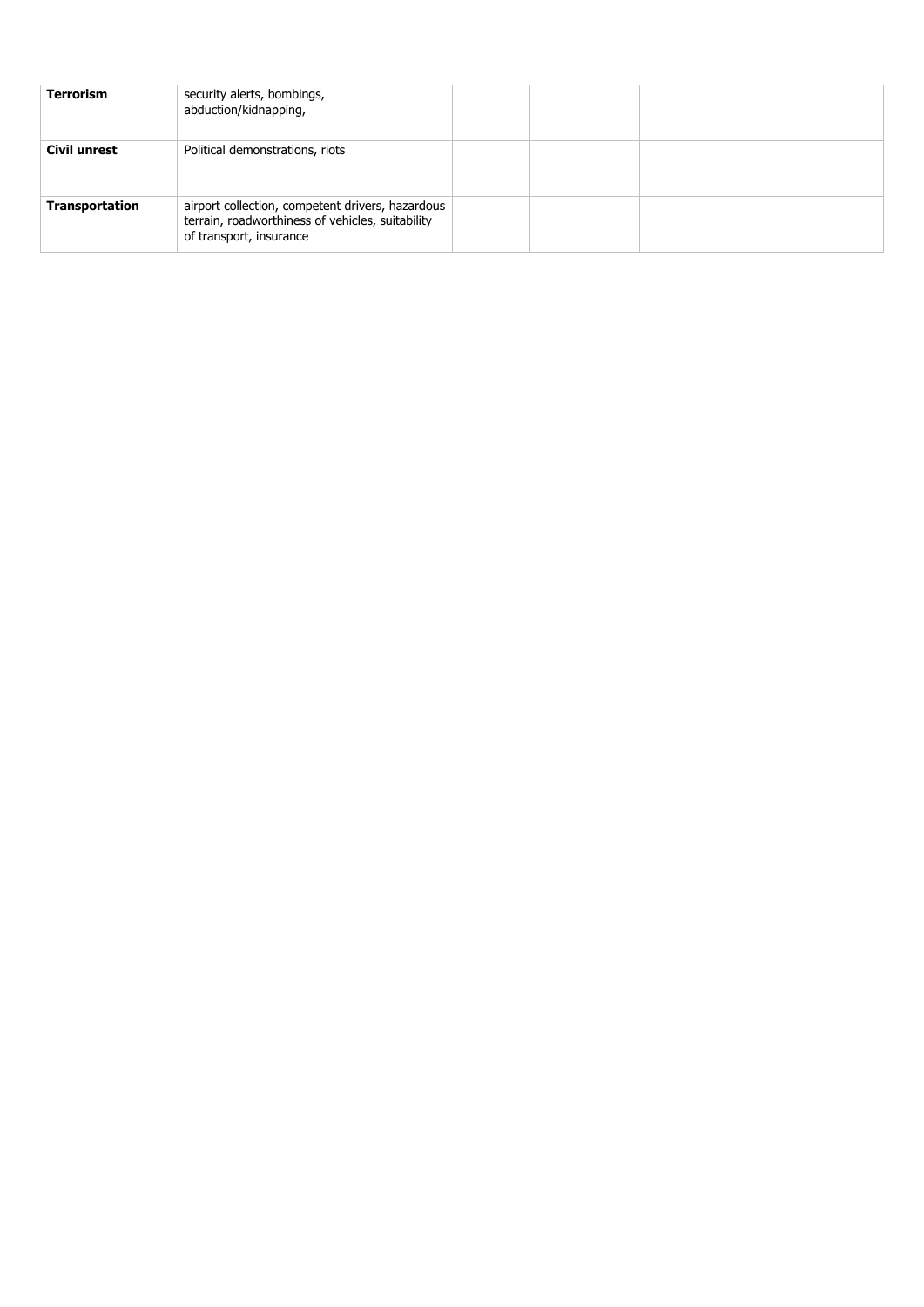| <b>5. STAFF COSTS</b> |                                     |                          |                   |       |  |
|-----------------------|-------------------------------------|--------------------------|-------------------|-------|--|
|                       | Description                         | Number                   | <b>Unit Costs</b> | Total |  |
| Travel                |                                     |                          |                   |       |  |
| Accommodation         |                                     |                          |                   |       |  |
| Subsistence           |                                     |                          |                   |       |  |
| Insurance             | Leeds City College Travel Insurance |                          | 0.00              |       |  |
| Other                 |                                     |                          |                   |       |  |
|                       |                                     | <b>Total Staff Costs</b> |                   |       |  |

| <b>6. STUDENT COSTS</b> |                                     |        |            |       |  |
|-------------------------|-------------------------------------|--------|------------|-------|--|
|                         | Description                         | Number | Unit Costs | Total |  |
| Travel                  |                                     |        |            |       |  |
| Accommodation           |                                     |        |            |       |  |
| Subsistence             |                                     |        |            |       |  |
| Insurance               | Leeds City College Travel Insurance |        | 0.00       |       |  |
| Other                   |                                     |        |            |       |  |

Total Student Costs

| 7. TOTAL VISIT COSTS |                                                                   |  |
|----------------------|-------------------------------------------------------------------|--|
|                      | <b>Total Staff Costs</b>                                          |  |
| Expenditure          | <b>Total Student Costs</b>                                        |  |
|                      | Total Cost of Overseas Visit                                      |  |
|                      | Department Budgets                                                |  |
|                      | <b>Student Contributions</b>                                      |  |
|                      | <b>Grant Funding</b>                                              |  |
| Income               | Other                                                             |  |
|                      | <b>Total Income</b>                                               |  |
|                      | Total Surplus (income minus expenditure)                          |  |
| Summary              | % contribution (surplus divided by expenditure multiplied by 100) |  |

**8. AUTHORISATION**

|                                                   | Signature | <b>Print Name</b> |      |  |
|---------------------------------------------------|-----------|-------------------|------|--|
| Requested by                                      |           |                   | Date |  |
| Line Manager                                      |           |                   | Date |  |
| Head of Careers, Work Experience &<br>Progression |           | Gina Yates        | Date |  |
| <b>ELT Approval</b>                               |           | <b>Bill Jones</b> | Date |  |